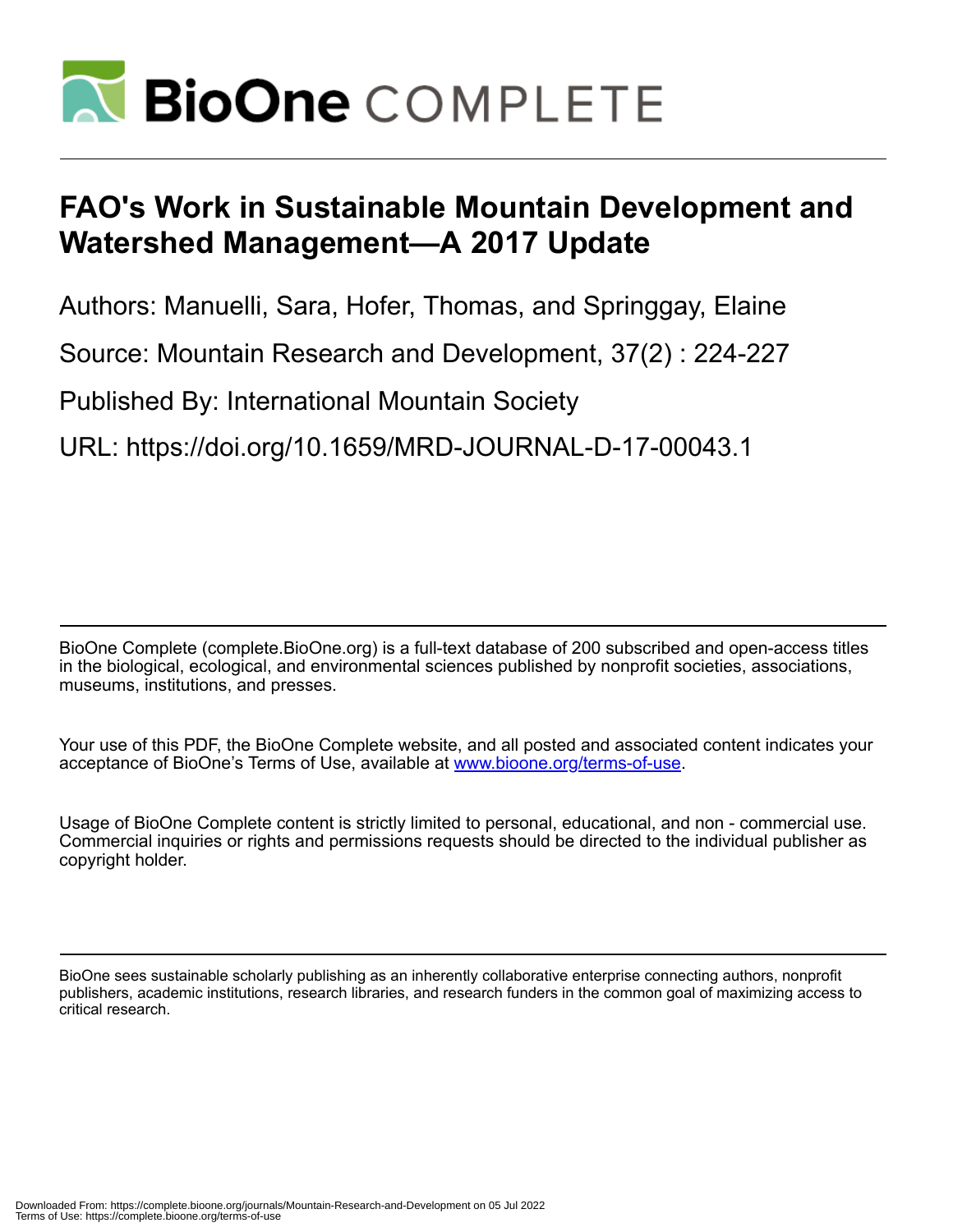An international, peer-reviewed open access journal published by the International Mountain Society (IMS) www.mrd-journal.org

## FAO's Work in Sustainable Mountain Development and Watershed Management—A 2017 Update

The adoption of the 2030 Agenda for Sustainable Development and the Paris Agreement of the United Nations Framework Convention on Climate Change has propelled the effective implementation of sustainable mountain development. The 2030 Agenda recognizes that livelihoods and natural resources cannot be addressed separately. Investing in the sustainable development of mountain communities and ecosystem conservation will provide benefits for humanity as a whole. Since its appointment as task manager for Chapter 13 of Agenda 21 in 1992, the Food and Agriculture Organization of the United Nations (FAO) has worked for sustainable mountain development and has thus contributed to increasing global awareness of the importance of mountain ecosystems and the plight of mountain peoples.

## FAO's achievements in sustainable mountain development

The Food and Agriculture Organization of the United Nations (FAO) served as the United Nations' lead agency for the International Year of Mountains in 2002 and continues to coordinate annual International Mountain Day (11 December) celebrations and host the Mountain Partnership Secretariat, which brings members together to advocate for mountains on international agendas, promote joint projects, share knowledge, and strengthen capacity. Every 3 years, FAO prepares the secretary-general's report to the General Assembly of the United Nations (UN), which describes the status and progress of sustainable mountain development at national and international levels and provides suggestions for consideration by the assembly. Since its last MountainPlatform Statement in 2015

(Manuelli et al 2015), FAO has achieved significant progress.

The Water and Mountains Team of the FAO Forestry Department develops, implements, and promotes integrated landscape management and the sustainable development of upland areas to address water and food security issues, as well as to promote climate change resilience. With an emphasis on improving livelihoods, the team provides technical expertise on the topics of forest–water interactions, watershed management, and sustainable mountain development, as well as promoting and facilitating projects, processes, and policies. Currently, the Water and Mountains Team is implementing several projects in mountain regions in Ecuador, Guatemala, Iran, Morocco, and West Africa.

#### The new Forest and Water Programme

Approximately 75% of freshwater comes from forested watersheds (Shvidenko et al 2005), providing water for domestic, agricultural, industrial, and environmental uses downstream. Many of these watersheds are headwater catchments in mountain areas, and thus mountains are often referred to as ''water towers,'' supplying freshwater to over 50% of the world's population (Ariza et al 2013). After launching Forests and Water—A Five-Year Action Plan (FAO, 2015a) in September 2015 at the 14th World Forestry Congress in Durban, South Africa, FAO announced a Forest and Water Programme during the International Day of Forests (21 March 2016). The program is committed to advancing an integrated approach to forest and water resources management and is aligned with the goals of the Action Plan, as well as Sustainable



Development Goals (SDGs) 6 (water) and 15 (life on land). It strives to enhance the strategic management of forests and trees within landscapes for water-related ecosystem services, emphasizing the importance of upstream– downstream linkages. In doing so, the program supports countries in achieving the 2 mountain-related SDGs.

The Forest and Water Programme currently has 3 priorities: the development of a forest and water monitoring framework to support the collection of data to inform policy and practice (Box 1; Figure 1); capacity building of stakeholders to take into account water-related ecosystem services in forest and land management; and advocacy. Over the next 2 years, the program will pilot the monitoring framework and capacity-building activities and develop an interactive monitoring tool; stakeholders are invited to express interest in engagement as technical experts or potential beneficiaries.

## Working Party on the Management of Mountain Watersheds

FAO also hosts the Secretariat of the Working Party on the Management of Mountain Watersheds, a technical body under the European Forestry Commission. The Working Party and FAO have published Ecosystem Services in Headwater Catchments (Krecek et al 2017), which aims to improve the understanding of mountain ecosystem services in a changing world and to promote inclusive stakeholder dialogue in headwater regions. The annual steering committee meeting is scheduled to take place in May 2017, and the next biennial session of the Working Party, with a focus on the management of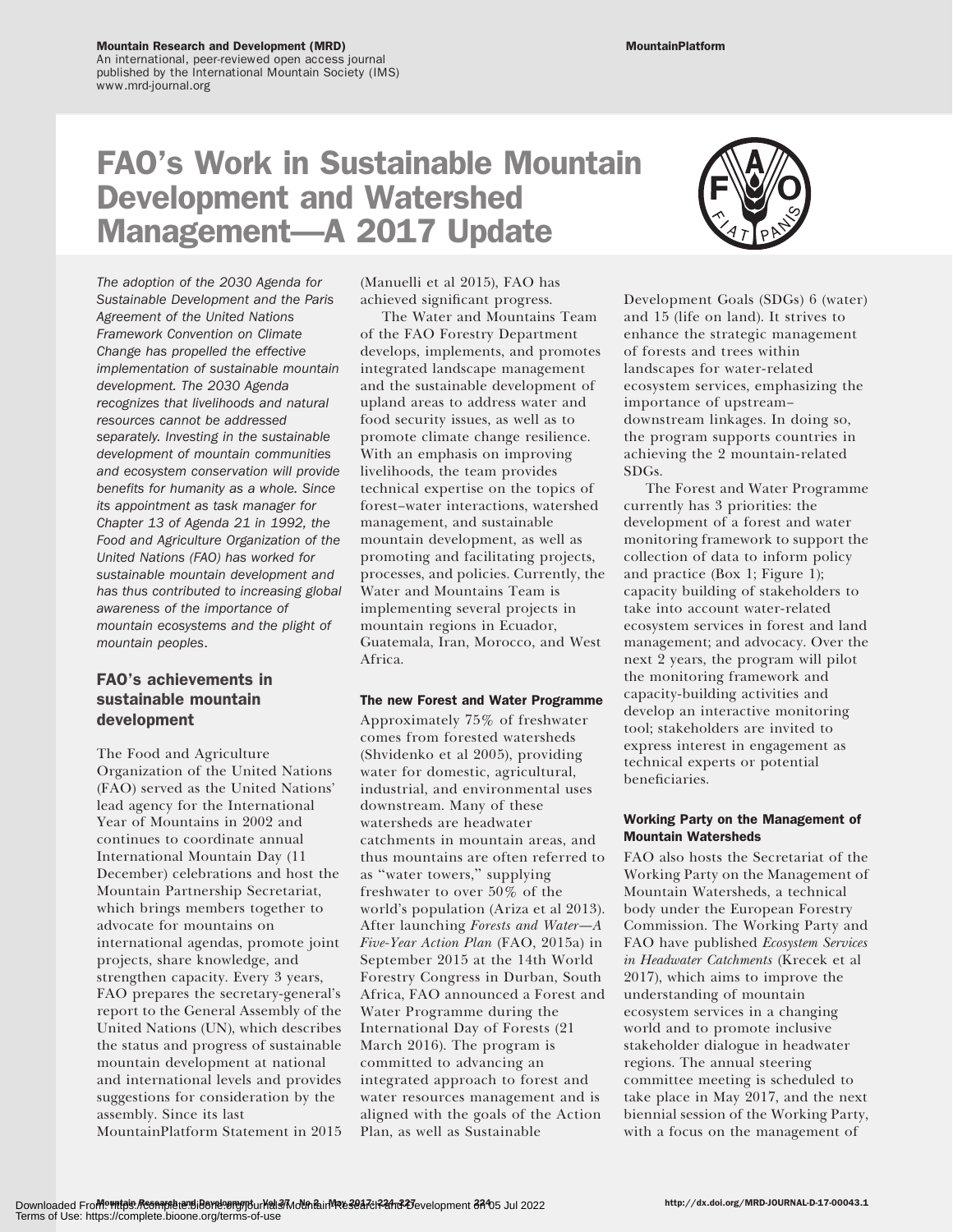## BOX 1: Forest and water monitoring framework

Still under development, the proposed monitoring framework includes a set of indicators addressing:

- The status of water supply (quantity and timing) within and from forested areas in comparison to reference conditions;
- The status of water quality within and from forested areas in comparison with reference conditions;
- The effectiveness of forests' provision of water-related ecosystem services (eg flood and soil erosion control, cloud cover and precipitation, and aquatic biodiversity);
- The effectiveness of integrated forest and water approaches in practice;
- The effectiveness of legal, institutional, and economic frameworks' recognition and implementation of integrated forest and water approaches;
- The effectiveness of sustainable forest management of water-related ecosystem services in the provision of socioeconomic benefits.

municipal watersheds in mountain regions, is set for 4–6 September 2017 in Prague, Czech Republic.

#### The Mountain Partnership

The Mountain Partnership (MP) is a UN voluntary alliance of governments, intergovernmental organizations, and civil society organizations dedicated to improving the lives of mountain peoples and protecting mountain environments around the world. Founded in 2002 during the World Summit on Sustainable Development in Johannesburg, South Africa, the MP has steadily grown and, as of March 2017, has more than 290 members.

The Mountain Partnership Secretariat (MPS) was established to support and serve the MP members and raise the mountain agenda worldwide; work consists primarily of advocacy, communications, capacity development, and brokering joint activities between MP members. Currently, the MPS is financed by the Italian Ministry of Foreign Affairs, the Swiss Federal Office for Agriculture, and FAO.

In September 2015, the UN adopted the 2030 Agenda for Sustainable Development, which included 3 SDG targets related to mountains: targets 6.6, 15.1, and 15.4 (1 on water and 2 on life on land). This was the result of an intense advocacy campaign carried out by MP members over 2 years, involving strategic events and meetings to create political support for including specific language on mountains in the SDGs. As the appointed custodian agency of target 15.4, the MPS/FAO has developed the official indicator

for monitoring progress toward the achievement of this target (Box 2).

In December 2015, on International Mountain Day, FAO released the report Mapping the Vulnerability of Mountain Peoples to Food Insecurity (FAO 2015b). The only comprehensive global overview on the subject in over a decade, the report highlighted the rising level of food insecurity in the world's mountain regions (Box 3). Throughout 2016, the MPS widely disseminated the results of the study at events in Rome, Italy; Washington, DC; and New York, NY.

As part of a project supported by the Italian Development Cooperation, the MPS, in collaboration with Slow Food, is promoting more sustainable value chains for selected high-quality mountain products. A voluntary label for these mountain products (Figure 2) has been developed to improve access to markets for small mountain producers in developing countries. The label enables consumers to identify products from mountain areas and allows producers to obtain fair compensation for their products.

FIGURE 1 Experts brainstorm to develop indicators for forest–water relationships during an FAO workshop at the Stockholm International Water Institute in Sweden. (Photo courtesy of Stockholm International Water Institute/Nayereh Rajabi)

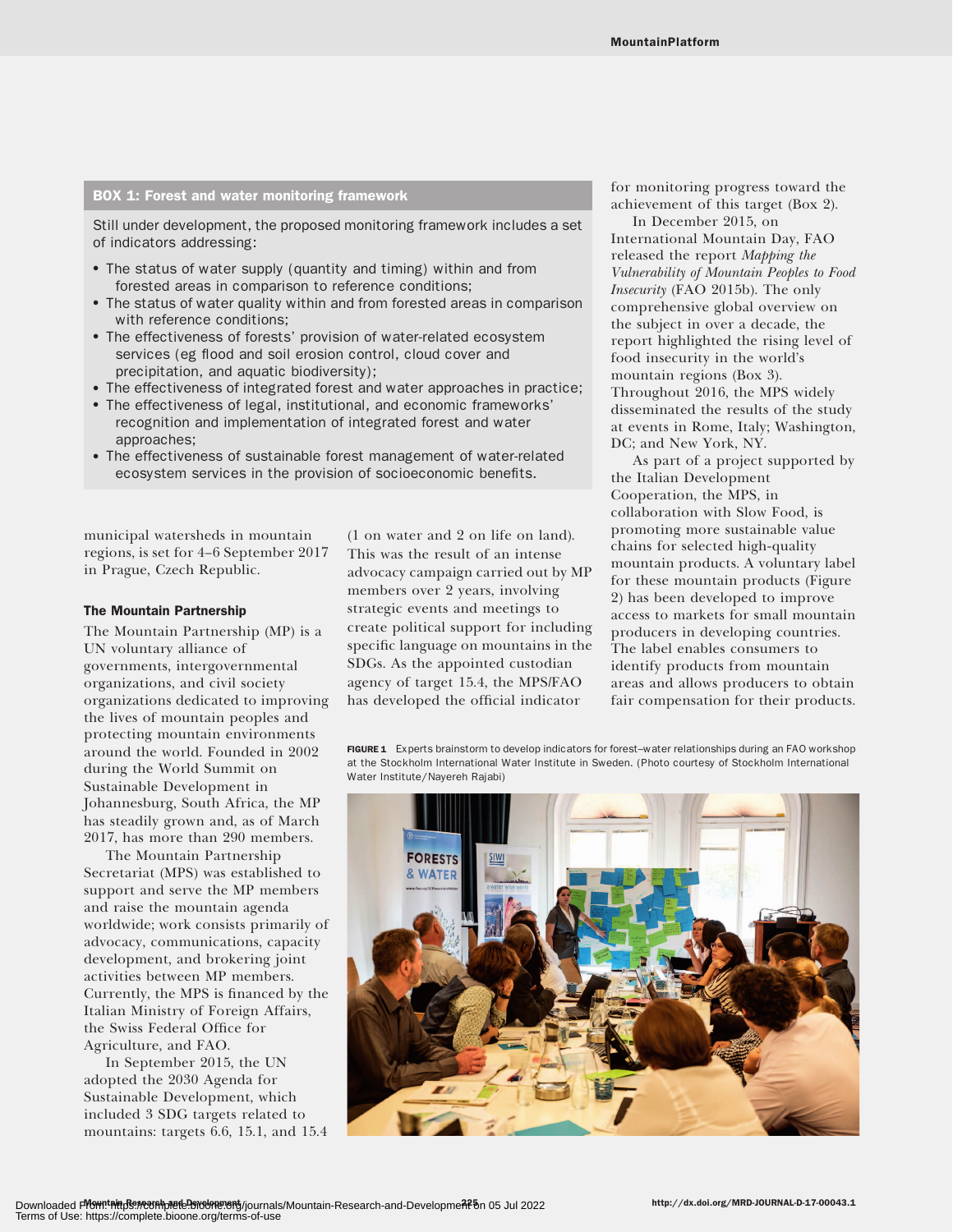## BOX 2: Monitoring progress toward a major mountain-related SDG target

The Mountain Green Cover Index is the official indicator for monitoring progress toward SDG target 15.4, which states, "By 2030, ensure the conservation of mountain ecosystems, including their biodiversity, in order to enhance their capacity to provide benefits that are essential for sustainable development.'' It is designed to measure changes in the vegetation in mountain areas. It builds on a direct correlation between the green coverage of mountain areas and their state of health and capacity to provide ecosystem services. In particular, it provides information on tree and shrub cover. A reduction in green cover is generally linked to timber extraction, fuelwood collection, and fire. An increase is due to vegetation growth and possibly linked to reforestation or afforestation.

It is being piloted in Bolivia, Cuba, India, and Kyrgyzstan. The Swiss Federal Office for Agriculture is contributing to the project by



sponsoring an associate program officer for 2 years.

Every year since 2008, the MPS has trained midlevel government and nongovernmental organization staff to better understand different sustainable mountain development issues through the International Programme on Research and Training on Sustainable Management of Mountain Areas, commonly referred to as IPROMO. The program will celebrate its 10th anniversary in July 2017.

## BOX 3: Mapping the vulnerability of mountain people to food insecurity

This study presents an updated geographic and demographic picture of the world's mountain areas and assesses the vulnerability of mountain dwellers in developing countries to food insecurity, based on a specially designed model. According to the study, 1 in 3 mountain people in developing countries is at risk of hunger and malnutrition.

The key facts and figures from the study are as follows:

- 32 million  $km^2$ , or 22%, of Earth's land surface is covered by mountains.
- 915 million people, or 13% of the global population, live in the mountains.
- 39% of mountain people in developing countries, or 329 million people, are vulnerable to food insecurity.
- From 2000 to 2012, the number of people vulnerable to food insecurity in the mountains increased by 30%.
- During the same period, the total mountain population in developing countries increased by 16%.

### **Outlook**

FAO's work is driven by 5 crosscutting strategic objectives, and the work in sustainable mountain development, watershed management, and forests and water follows this integrated approach (FAO 2013). The 2030 Agenda provides an opportunity for FAO to scale up attention to mountain ecosystems and livelihoods and ensure that no one is left behind. In the context of this renewed impetus, in 2017, the MP will organize a global meeting on mountains to discuss how to better include mountains in the current development framework and to provide a plan of action.

## REFERENCES

Ariza C, Maselli D, Kohler T. 2013. Mountains: Our Life, Our Future. Progress and Perspectives on Sustainable Mountain Development From Rio 1992 to Rio 2012 and Beyond. Bern, Switzerland: Swiss Agency for Development and Cooperation and Centre for Development and Environment. FAO [Food and Agriculture Organization of the United Nations]. 2013. Our Priorities: The FAO Strategic Objectives. Rome, Italy: FAO. [http://](http://www.fao.org/docrep/018/mi317e/mi317e.pdf) [www.fao.org/docrep/018/mi317e/mi317e.pdf;](http://www.fao.org/docrep/018/mi317e/mi317e.pdf) accessed on 24 March 2017.

FAO [Food and Agriculture Organization of the United Nations]. 2015a. Forests and Water-A Five-Year Action Plan. Rome, Italy: FAO. [http://www.](http://www.fao.org/3/a-be803e.pdf) [fao.org/3/a-be803e.pdf;](http://www.fao.org/3/a-be803e.pdf) accessed on 30 March 2017.

FAO [Food and Agriculture Organization of the United Nations]. 2015b. Mapping the Vulnerability of Mountain Peoples to Food Insecurity. Rome, Italy:

FIGURE 2 Mountain Partnership Products labels. (Photo courtesy of FAO/Alessia Vita)